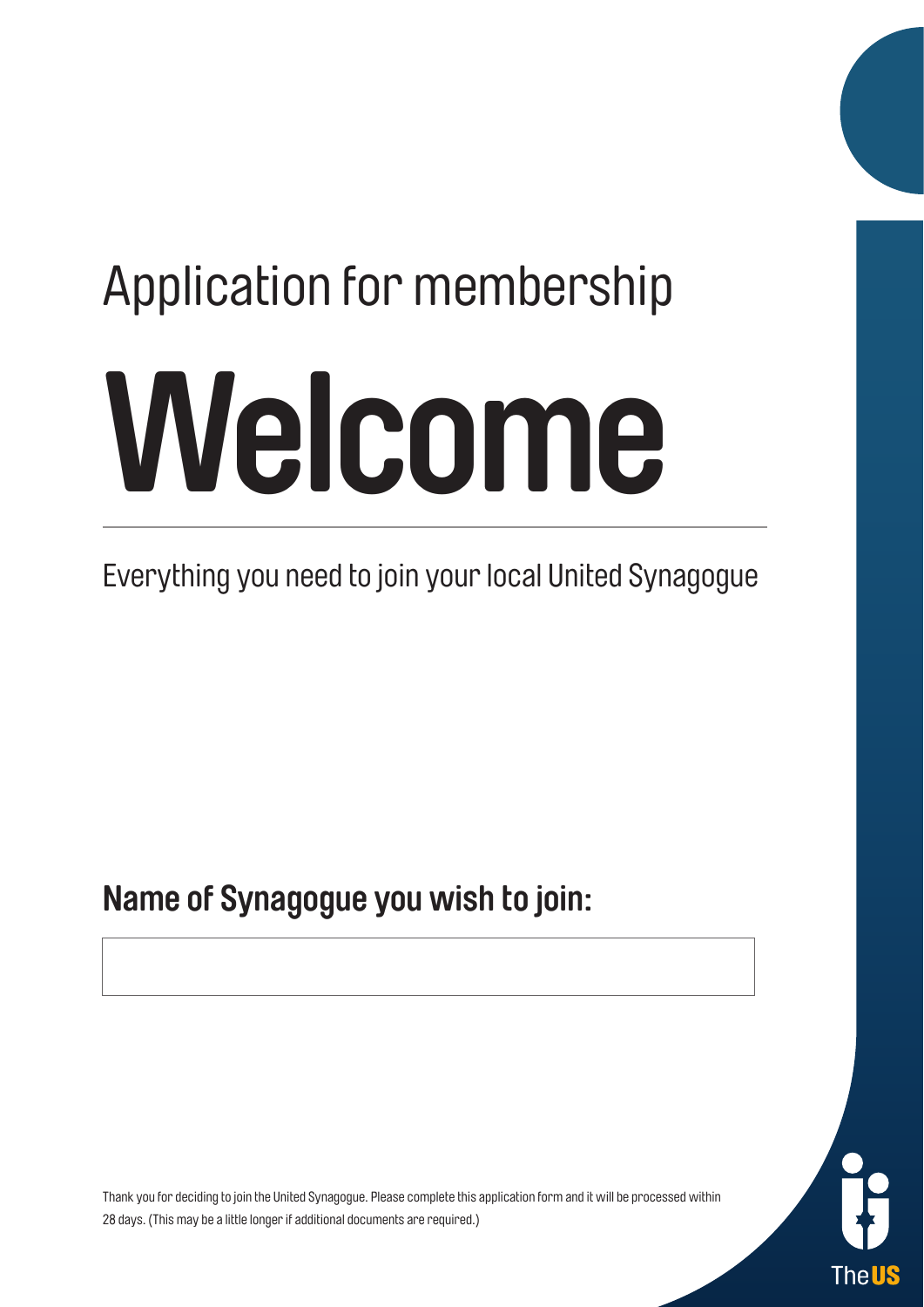#### Personal Details

| <b>Applicant 1</b>                                              |                                 |
|-----------------------------------------------------------------|---------------------------------|
| Title<br>Forename(s)                                            |                                 |
| Surname                                                         | Previous names (eg Maiden name) |
| Hebrew name                                                     |                                 |
| Date of Birth (dd/mm/yyyy)<br>Are you a: Cohen / Levi / Yisrael |                                 |
| Gender: Male / Female<br>Mobile number                          |                                 |
| Work number                                                     |                                 |
| Email                                                           |                                 |
| <b>Applicant 2 (if joining)</b>                                 |                                 |
| Title<br>Forenames                                              |                                 |
| Surname                                                         | Previous names (eg Maiden name) |
| Hebrew name                                                     |                                 |
| Date of Birth<br>Are you a: Cohen / Levi / Yisrael              |                                 |

## Contact details

Work number

Email

Gender: Male / Female Mobile number

| Address Line 1                 |        |
|--------------------------------|--------|
| Address Line 2                 |        |
| Town                           | County |
| Postcode                       |        |
| Home Tel:                      |        |
| <b>Funeral Expenses Scheme</b> |        |

**Membership of the US Funeral Expenses Scheme (FES)** provides you with the peace of mind that in the case of your passing, your funeral costs within a US open cemetery will be met at no additional cost to loved ones.

 As a member of The US, you are automatically entitled to join the FES, which after the initial 6 months of your US membership confirms your membership of the FES scheme. Payment into FES together with membership of The US must be continuous and subscribed to on an annual basis. For people joining over the age of 40 there is an entrance fee to join the FES depending on your age at time of application. (Please ask your synagogue administrator for the current rates.)

Membership of the FES also covers children of US members who are under the age of 21, providing the children are recognised as Jewish by the Court of the Chief Rabbi. (Please note that children of US members over the age of 21 are no longer part of the US FES scheme unless they become members in their own right. Our recommended membership scheme for those who are single and aged between 21-29 is Tribe Community Membership and you can apply to join online via www.tribeuk.com/tcm). It should be noted that in order to be eligible to vote and stand for election in a US shul, individuals must be over 18 years of age and be a member of the United Synagogue in their own right.

For further details and the terms and conditions of the US FES please see the US website at www.theus.org.uk/FES or call the US membership team on 020 8343 5687

If you **don't wish to be** part of the FES please tick the appropriate box:

Applicant 1: Applicant 2: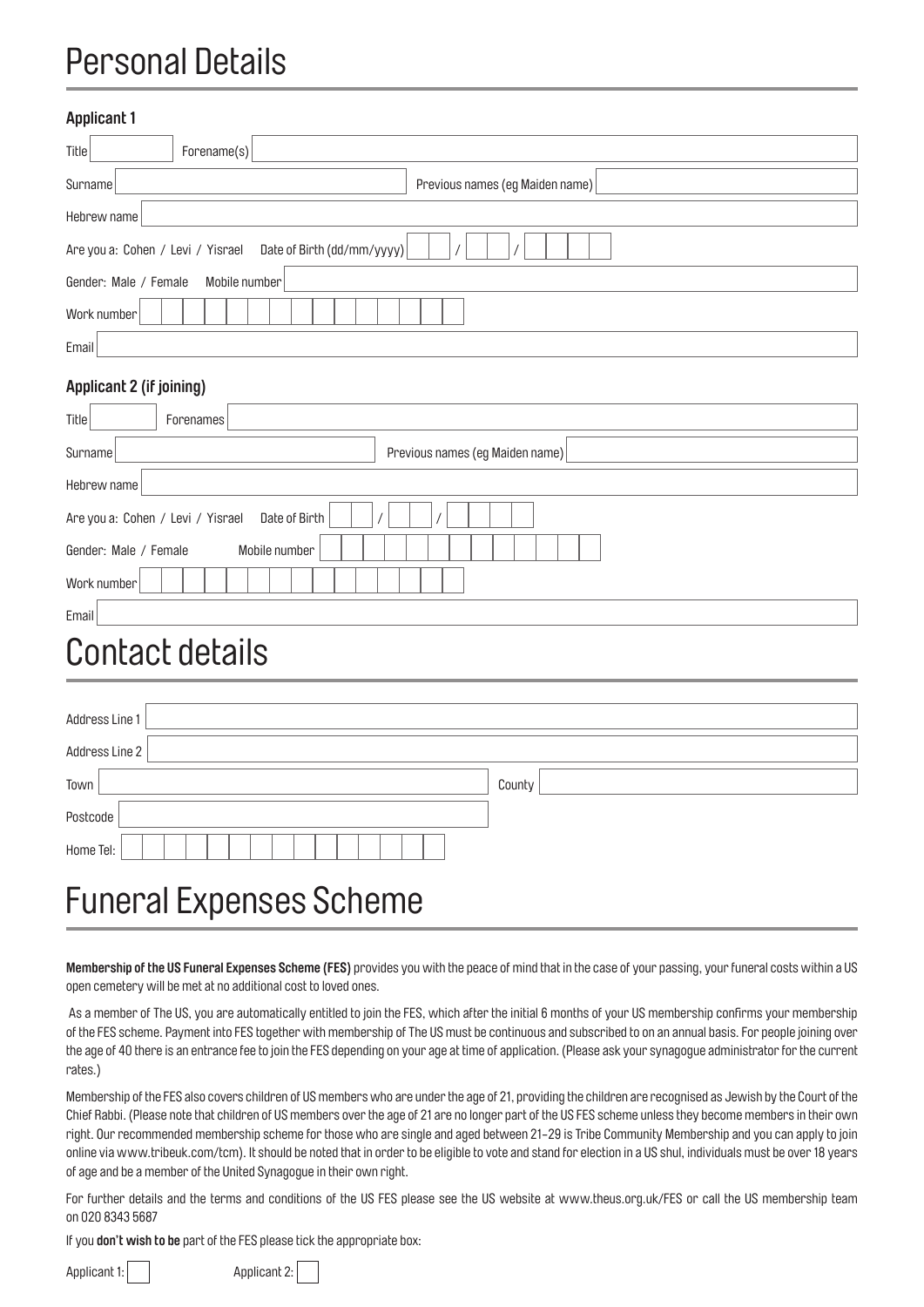## Status Check

Membership to the United Synagogue is open to any Jew. To become a member of the United Synagogue, the applicants' Jewish Status must be confirmed by the Court of the Chief Rabbi. The following section is to verify your status. (Additional documentation may be requested.)

| <b>IF SINGLE:</b>                                                                                                                                                                                                                                                                                                                                                                                                                  |
|------------------------------------------------------------------------------------------------------------------------------------------------------------------------------------------------------------------------------------------------------------------------------------------------------------------------------------------------------------------------------------------------------------------------------------|
| Father's surname (If different)<br>Father's forename:                                                                                                                                                                                                                                                                                                                                                                              |
| Mother's maiden name:<br>Mother's forename:                                                                                                                                                                                                                                                                                                                                                                                        |
| Date of parent's marriage:                                                                                                                                                                                                                                                                                                                                                                                                         |
| Full Name of Synagogue in which                                                                                                                                                                                                                                                                                                                                                                                                    |
| your parents were married:                                                                                                                                                                                                                                                                                                                                                                                                         |
| Location of Synagogue (City and Country):                                                                                                                                                                                                                                                                                                                                                                                          |
| Are you adopted? Y/N Are you a convert? Y/N (If yes please enclose documentation of your conversion)<br>Are your parents currently members of a United Synagogue? Y/N                                                                                                                                                                                                                                                              |
| If yes, please state which one                                                                                                                                                                                                                                                                                                                                                                                                     |
| Additional documentation is required if your parents:                                                                                                                                                                                                                                                                                                                                                                              |
| Married in Israel: Please enclose a copy of their Te'udat Nisu'in (Israeli Marriage Certificate) and your unabridged birth certificate                                                                                                                                                                                                                                                                                             |
| Married Overseas (other than Israel): Please enclose a copy of their Ketubah and your unabridged birth certificate<br>Married in a non-orthodox or Civil Ceremony: Please enclose a copy of your mother's parents' Ketubah and her unabridged birth certificate, her marriage certificate                                                                                                                                          |
| and your unabridged birth certificate. If you are over 30 please provide us with a copy of your full birth certificate.                                                                                                                                                                                                                                                                                                            |
| IF JOINING TO GET MARRIED: Date of marriage: (dd/mm/yyyy)                                                                                                                                                                                                                                                                                                                                                                          |
| Full Name of Synagogue:                                                                                                                                                                                                                                                                                                                                                                                                            |
| IF MARRIED: Date of marriage: (dd/mm/yyyy)                                                                                                                                                                                                                                                                                                                                                                                         |
| Full Name of Synagogue:                                                                                                                                                                                                                                                                                                                                                                                                            |
| Location of Synagogue (City and Country):                                                                                                                                                                                                                                                                                                                                                                                          |
| Additional documentation is required for the following:<br>Married in Israel: Please enclose a copy of your Te'udat Nisu'in (Israeli Marriage Certificate)<br>Married Overseas (other than Israel): Please enclose a copy of your Ketubah<br>Married in a non-orthodox or Civil Ceremony: Please enclose a copy of the Ketubah of your respective parents, a copy of your civil marriage and your<br>unabridged birth certificates |
| <b>IF DIVORCED:</b><br>Full name of previous spouse:                                                                                                                                                                                                                                                                                                                                                                               |
| Date of marriage:                                                                                                                                                                                                                                                                                                                                                                                                                  |
| Full Name of Synagogue:                                                                                                                                                                                                                                                                                                                                                                                                            |
| Location of Synagogue (City and Country):                                                                                                                                                                                                                                                                                                                                                                                          |
| Do you have a Get? Yes/No (Please circle) Date of Get                                                                                                                                                                                                                                                                                                                                                                              |
| Beth Din who gave Get & Reference Number                                                                                                                                                                                                                                                                                                                                                                                           |
| IF WIDOW/WIDOWER:                                                                                                                                                                                                                                                                                                                                                                                                                  |
| Full name of deceased spouse                                                                                                                                                                                                                                                                                                                                                                                                       |
| Date of Death:<br>Date of marriage:                                                                                                                                                                                                                                                                                                                                                                                                |
| Full Name of Synagogue:                                                                                                                                                                                                                                                                                                                                                                                                            |
| Location of Synagogue (City and Country):                                                                                                                                                                                                                                                                                                                                                                                          |
| Additional documentation is required for the following:<br>Married in Israel: Please enclose a copy of your Te'udat Nisu'in (Israeli marriage certificate)                                                                                                                                                                                                                                                                         |
| Married Overseas: (other than Israel): Please enclose a copy of your Ketubah                                                                                                                                                                                                                                                                                                                                                       |

Married in a non-orthodox or Civil Ceremony: Please enclose a copy of your parents' Ketubah and your unabridged birth certificate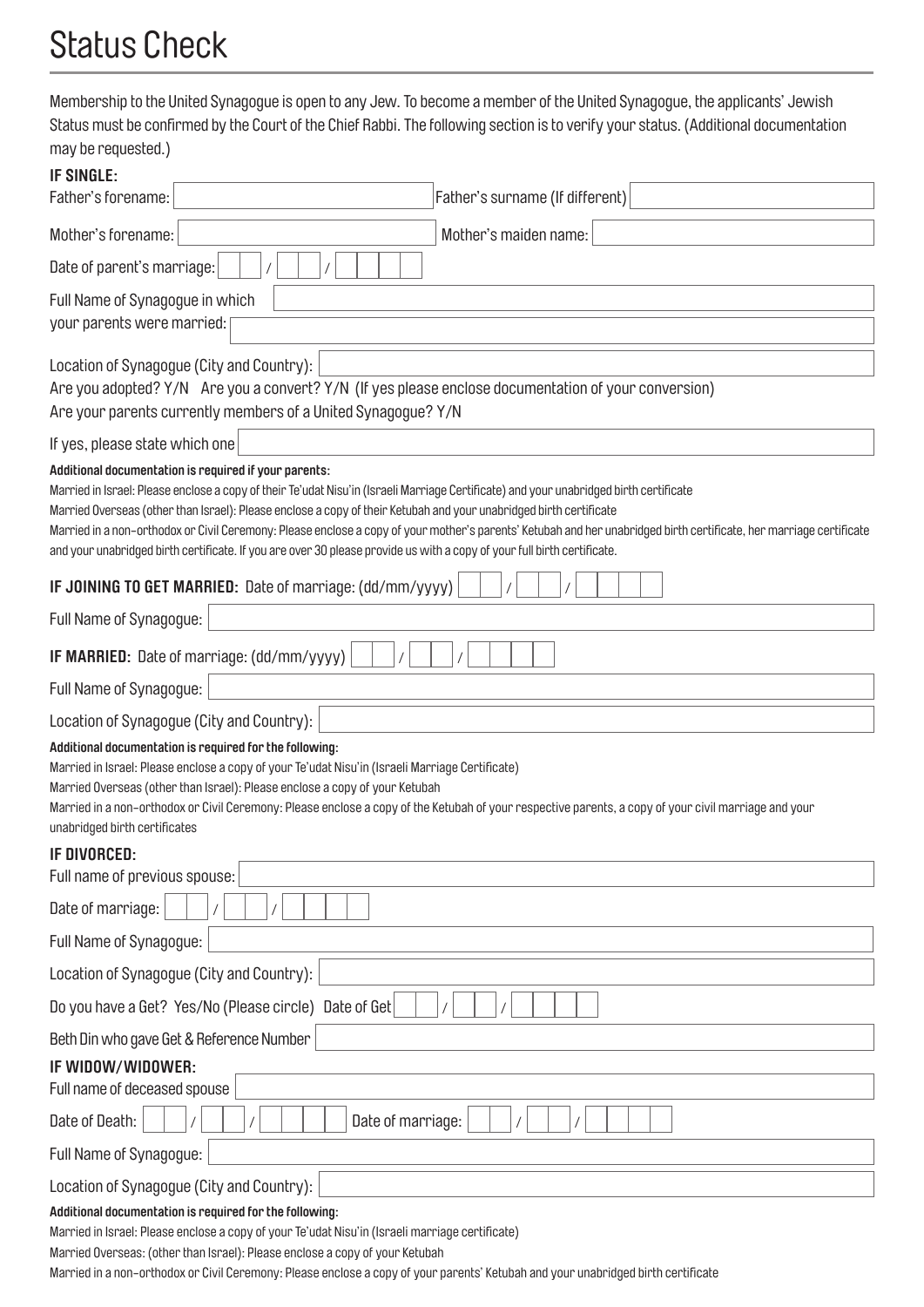## Children's Details

Please provide details of your children and copies of their full birth certificates who are under 21. (If any of your children are adopted and/or converted we will need to refer the application to the Court of the Chief Rabbi, please supply all available supporting documentation). By joining the United Synagogue, your children under the age of 21 become members of Tribe for free. To find out about Tribe events and activities visit www.tribeuk.com. **Your membership does not cover children over 21**. Any single children aged 21-29 can join a community online for £5 a month through Tribe Community membership (TCM) at www.tribeuk.com/tcm (TCM includes synagogue membership and US burial rights, FES).

| Forenames                                                                                                            |
|----------------------------------------------------------------------------------------------------------------------|
| Surname                                                                                                              |
| Email                                                                                                                |
| Hebrew name                                                                                                          |
| Date of Birth (dd/mm/yyyy)<br>Gender M/F<br>Is this child adopted? Y/N (Please circle) Has this child converted? Y/N |
|                                                                                                                      |
| Forenames                                                                                                            |
| Surname                                                                                                              |
| Email                                                                                                                |
| Hebrew name                                                                                                          |
| Date of Birth                                                                                                        |
| Is this child adopted Y/N (Please circle) Has this child converted? Y/N<br>Gender M/F                                |
|                                                                                                                      |
| Forenames                                                                                                            |
| Surname                                                                                                              |
| Email                                                                                                                |
| Hebrew name                                                                                                          |
| Date of Birth                                                                                                        |
| Gender M/F<br>Is this child adopted? Y/N (Please circle) Has this child converted? Y/N                               |
|                                                                                                                      |
| Forenames                                                                                                            |
| Surname                                                                                                              |
| Email                                                                                                                |
|                                                                                                                      |
| Hebrew name                                                                                                          |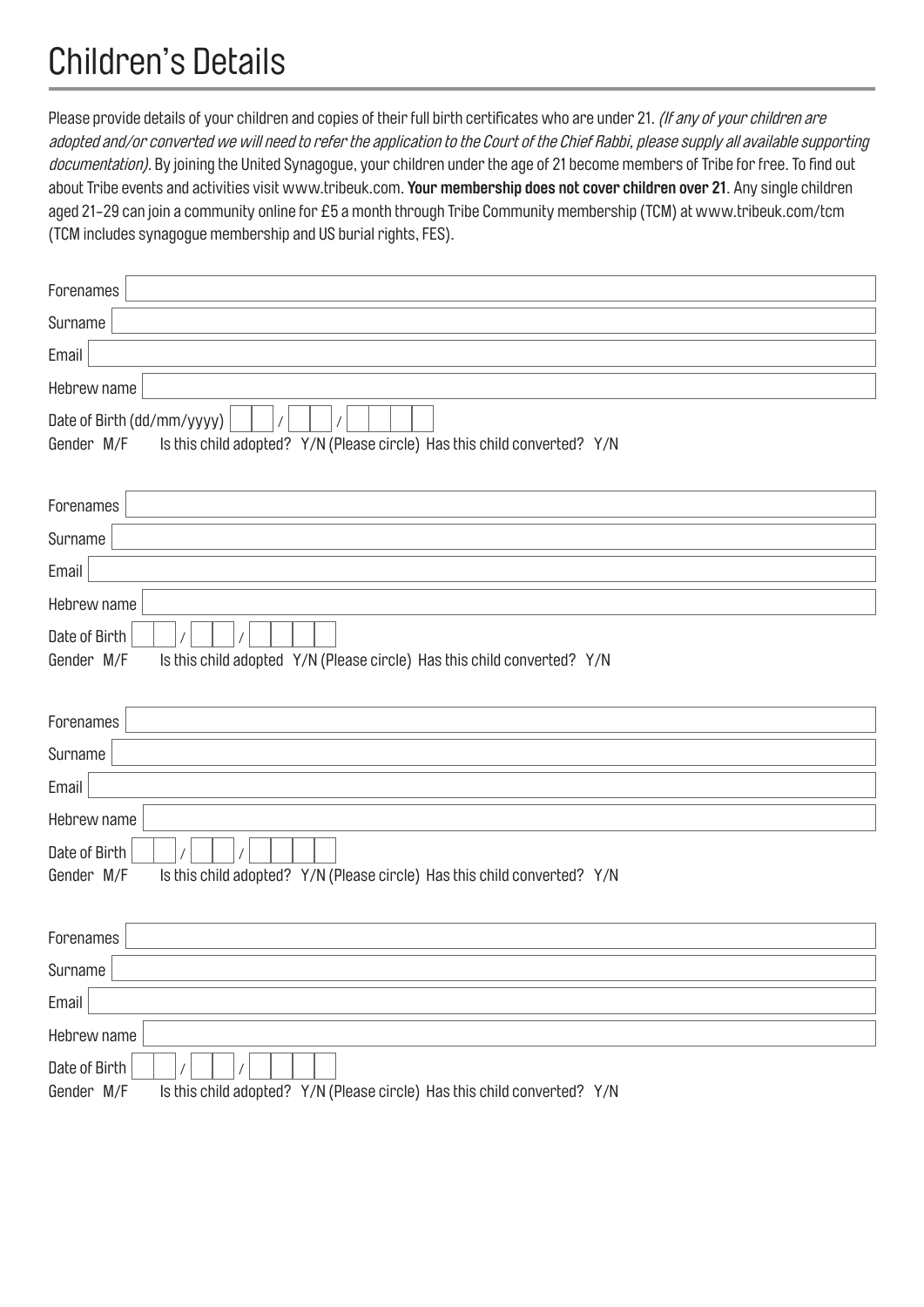## Yahrzeits

The yahrzeit is the Hebrew anniversary of a relative's death. Your Synagogue will be able to send you an annual letter stating the corresponding English date.

| <b>Mourner's Name</b>                                  |                     |  |  |  |
|--------------------------------------------------------|---------------------|--|--|--|
| Forename of Deceased                                   | Surname of Deceased |  |  |  |
| Hebrew name                                            |                     |  |  |  |
| Relationship to Member                                 |                     |  |  |  |
| Date deceased (English or Hebrew, please include year) |                     |  |  |  |
| Time of death<br>am/pm                                 |                     |  |  |  |
| Forename of Deceased                                   | Surname of Deceased |  |  |  |
| Hebrew name                                            |                     |  |  |  |
| Relationship to Member                                 |                     |  |  |  |
| Date deceased (English or Hebrew, please include year) |                     |  |  |  |
| Time of death<br>am/pm                                 |                     |  |  |  |
| Forename of Deceased                                   | Surname of Deceased |  |  |  |
| Hebrew name                                            |                     |  |  |  |
| Relationship to Member                                 |                     |  |  |  |
| Date deceased (English or Hebrew, please include year) |                     |  |  |  |
| Time of death<br>am/pm                                 |                     |  |  |  |
|                                                        |                     |  |  |  |
| <b>Mourner's Name</b>                                  |                     |  |  |  |
| Forename of Deceased                                   | Surname of Deceased |  |  |  |
| Hebrew name                                            |                     |  |  |  |
| Relationship to Member                                 |                     |  |  |  |
| Date deceased (English or Hebrew, please include year) |                     |  |  |  |
| Time of death<br>am/pm                                 |                     |  |  |  |
| Forename of Deceased                                   | Surname of Deceased |  |  |  |
| Hebrew name                                            |                     |  |  |  |
| Relationship to Member                                 |                     |  |  |  |
| Date deceased (English or Hebrew, please include year) |                     |  |  |  |
| Time of death<br>am/pm                                 |                     |  |  |  |
| Forename of Deceased                                   | Surname of Deceased |  |  |  |
| Hebrew name                                            |                     |  |  |  |
| Relationship to Member                                 |                     |  |  |  |
| Date deceased (English or Hebrew, please include year) |                     |  |  |  |
| Time of death<br>am/pm                                 |                     |  |  |  |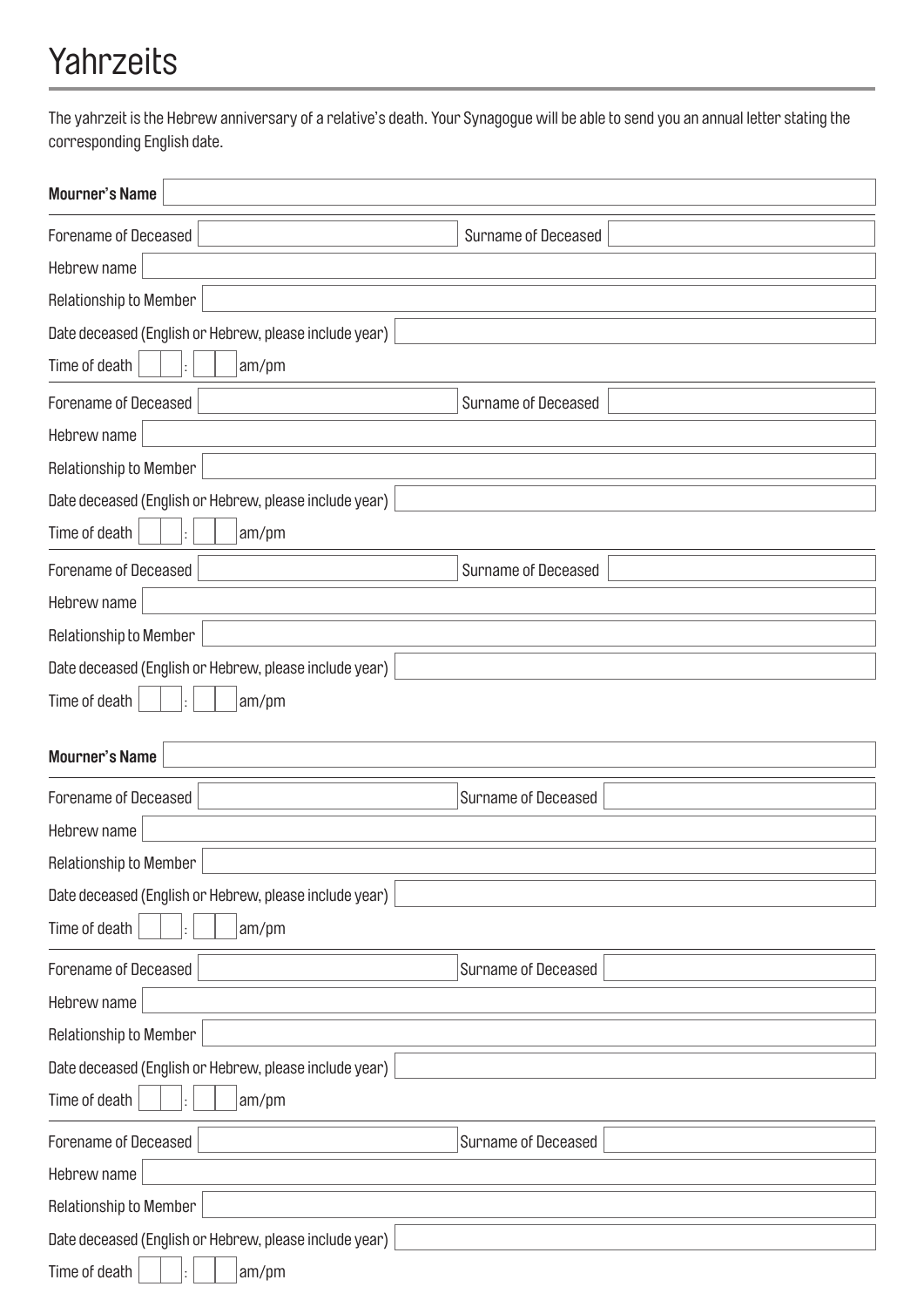## Terms and conditions

- 1. Membership is available only to persons of the Jewish religion as defined by the Court of the Chief Rabbi and is subject to the Bye-laws of the United Synagogue.
- 2. Please confirm your communication preferences by ticking the boxes below and I understand that I can change the way I am contacted by the US at any time via the MyUS membership portal.  $\Box$ I am happy to be contacted by electronic means for US aims & ideals, fundraising activities and political campaigns.  $\Box$ I am happy to be contacted electronically by the US for related third party services, fundraising activities & events.
- 3. If any of the information on the application is found to be incorrect, the United Synagogue has the right to cancel membership.
- 4. US membership is continuous. To resign, at least one month's written notice must be given to the synagogue office. On resignation, all rights provided by the FES Scheme and US membership are lost and no refund of past payments is payable.

Your reasons for joining (please select):

- $\square$  This is the community where I/we attend services and events;
- $\Box$  I/We want to be part of a Jewish community:
- $\Box$  I/We like the Rabbi;
- $\Box$  My/Our child's upcoming Barmitzvah/ Batmitzvah is at this synagogue;
- $\Box$  I'm/We're getting married under the US;
- $\Box$  I/We got married recently and would like to take up the US Marriage Discount;
- $\Box$  My/Our family are US members;
- $\Box$  A friend recommended this synagogue;
- $\square$  To be part of the US Funeral Expenses Scheme;
- $\Box$  I/We want to stand for the Board of Management;
- $\Box$  I/We'd like to use the member discount when booking US events;
- Other (please tell us):\_\_\_\_\_\_\_\_\_\_\_\_\_\_\_\_\_\_\_\_\_\_\_\_\_\_\_\_\_

I/We declare the details on this form are correct and that we agree to the terms and conditions above.

| Signature         | Signature         |
|-------------------|-------------------|
| Date (dd/mm/yyyy) | Date (dd/mm/yyyy) |

#### **FOR OFFICE USE**

| Date of membership to commence: |             |             |            |              |
|---------------------------------|-------------|-------------|------------|--------------|
| URK:                            |             |             |            |              |
| FES Entrance Fee:               | Applicant 1 | Applicant 2 | Paid Date: | Seat number: |